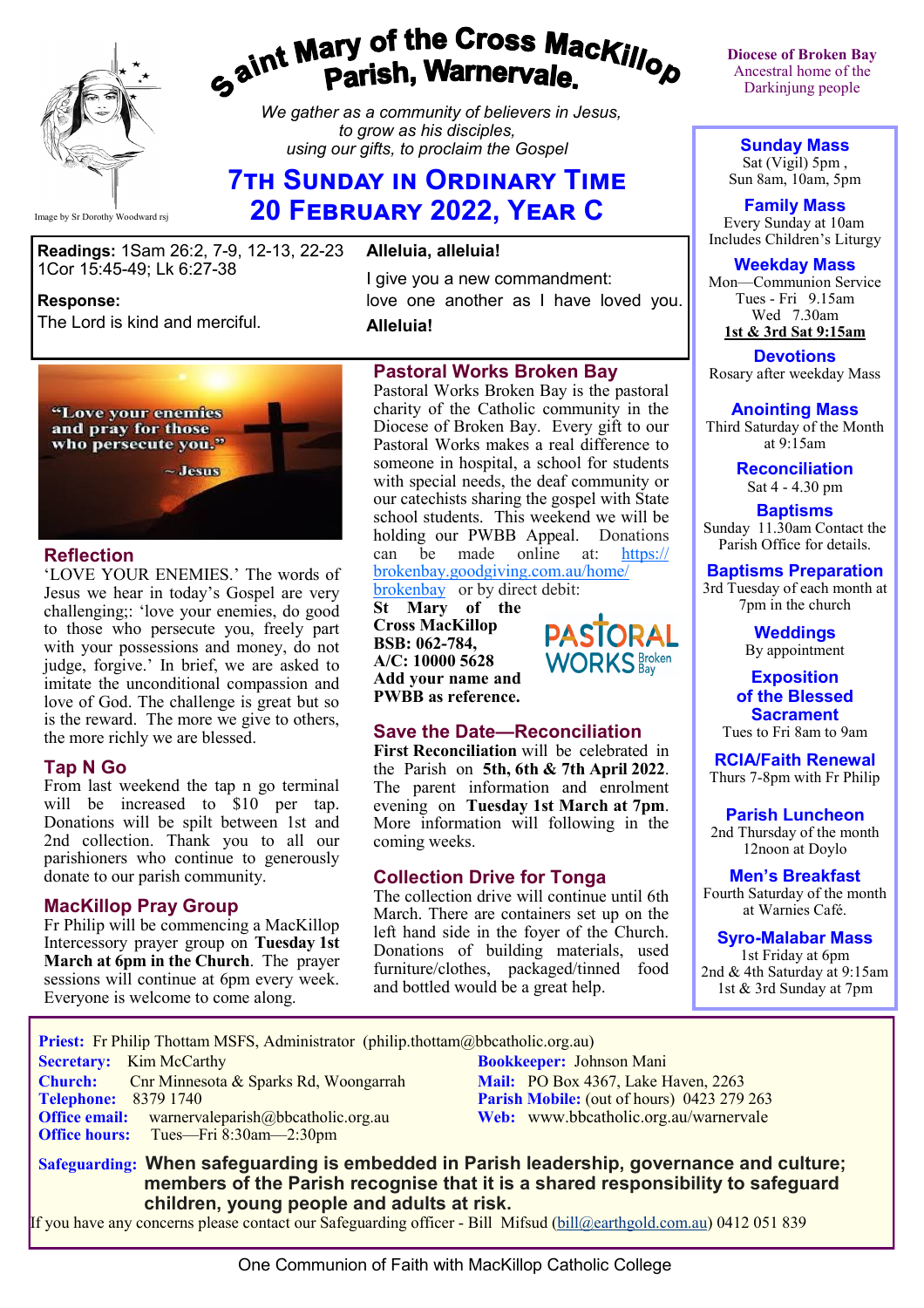### **A Catechist's Story by Kerrie Dedera**



I had no idea why I was volunteering to be in the Catechist **Ministry.** I just knew something or as I now

know the Holy Spirit was calling on me.

After listening to a catechist speak at Mass I learnt that there was a need. Surprisingly, the procedure to becoming a catechist was relatively easy. I filled out some paperwork and did a few courses after which I was paired up with an experienced catechist.

The day came for my first class. The children in the class were very welcoming as was their class teacher. To see their smiling faces when I arrived and to help them through stories, songs and scripture learn about Jesus' love for them and to share our faith with them is a real joy and privilege.

The benefits are that like me you will grow in faith , gain confidence, master new skills and discover new friendships.

So if you love children and wish to spread the Good News of Jesus Christ, please consider being involved in this ministry and remember, **God does not call the equipped. God equips those who are called**.

For more information on this amazing Ministry please don't hesitate to contact myself, phone: 0402815633 or email: kerriemdedera@westnet.com.au or the Parish office.



### **RCIA Course Thursdays 7pm**

For those interested in becoming a catholic or renewing their faith Fr Philip has started a RCIA course (Rite of Christian Initiation of Adults) on Thursday nights at 7-8pm in the church. All welcome to come.

### **RCIC Course Saturdays 3pm**

For those children interested in becoming a catholic, classes are for RCIC (Rite of Christian Initiation of Children) continue this at 3pm in the church. All welcome to come along.

### **Social Justice**

#### **Our First Nations Peoples**

The National Aboriginal and Torres Strait Islander Catholic Council issued a statement for Australia Day 2022, reflecting on this year's theme: "Reflect, Respect, Celebrate" It recommends the addition of the word "Do" to the theme.

NATSICC says, "Words are easy and limitless, but actions require time, effort and commitment. We ask that you make 2022 the Year of 'Do'".

The Council offers some practical suggestions for how parishes, schools, organisations and individuals can take up that challenge by, for instance, attending Mass at an Aboriginal and Islander Catholic Ministry, displaying acknowledgement plaques prominently in public places and supporting the Uluru Statement from the Heart.

Bishop Columba Macbeth-Green OSPPE, Chair of the Bishops Commission for Relations with Aboriginal and Torres Strait Islander Peoples, welcomed NATSICC'S Australia Day Statement and its call to action.

#### **If you wish to come to our meetings please email Chris Firmstone on chrisfirmstone@gmail.com.**



*Social Justice Committee Warnervale Catholic Church*  **[www.marymackillopsocialjustice.wordp](http://www.marymackillopsocialjustice.wordpress.com) ress[.com](http://www.marymackillopsocialjustice.wordpress.com)**

### **Air Conditioning**

We have been feeling the cool comfort of the new air conditioning system which has been a great addition to our church. The system cost \$36,000. If any parishioners would like to make a donation towards this cost to help the parish, it would be gratefully received. *Thank you to several people who have donated*. Account details:

Warnervale Parish, BSB 062 784 A/c number 10000 5628 Ref: Air Con



**This Week**

**Monday 21 February St Peter Damian**

**Tuesday 22 February The Chair of St Peter**

**Wednesday 23 February St Polycarp**

**Thursday 24 February**

**Friday 25 February**

**Saturday 26 February**

### **Pope Francis' Prayer Intention for February**



**For Religious Sisters and Consecrated Women**

We pray for religious sisters and consecrated women; thanking them for their mission and their courage; may they continue to find new responses to the challenges of our times.

#### **Return and Earn This week we raised \$81.40**

Please remember containers need to be empty of liquid; and not crushed or broken.

Please place glass the crates. Cans and Bottles must have the 10c refund logo.



### **Coronavirus restrictions**

**All public Masses have been reinstated**. Density limits within the church is 275 people (2sq metre)

**Social Distancing** is recommended

**Face masks are mandatory** particularly when social distancing is not possible.

Please remember to **always use the QR code** when entering the Church

Please continue to use **hand sanitiser**.

If you or any family member are feeling any cold or flu like symptoms **please stay at home.**

Please remember our sick: Anne Firmstone, Con Pantos, Terence McBride, Allan Curtis, Jim Swanson, Finn McConnon, Cara De Guzman, Olga White.

Deceased/Anniversary: Maria Taype, Patrica Parker, Maria Toronczak, Thomas Antony, Trinidad, Emilio Sr, Alberta, Alfonso, Ian Okon, Nola Mansfield, Dave Pennings, Angelya & Adam Laukaitis, VC Maru.

Mass Intentions: Mrs Marciana Ong, Ana Ison, Rebecca & Amelia, Peter & Frank Walsh, George & Helen Pantos, Connie Claramunt, Mary & Nicholas Gatte,

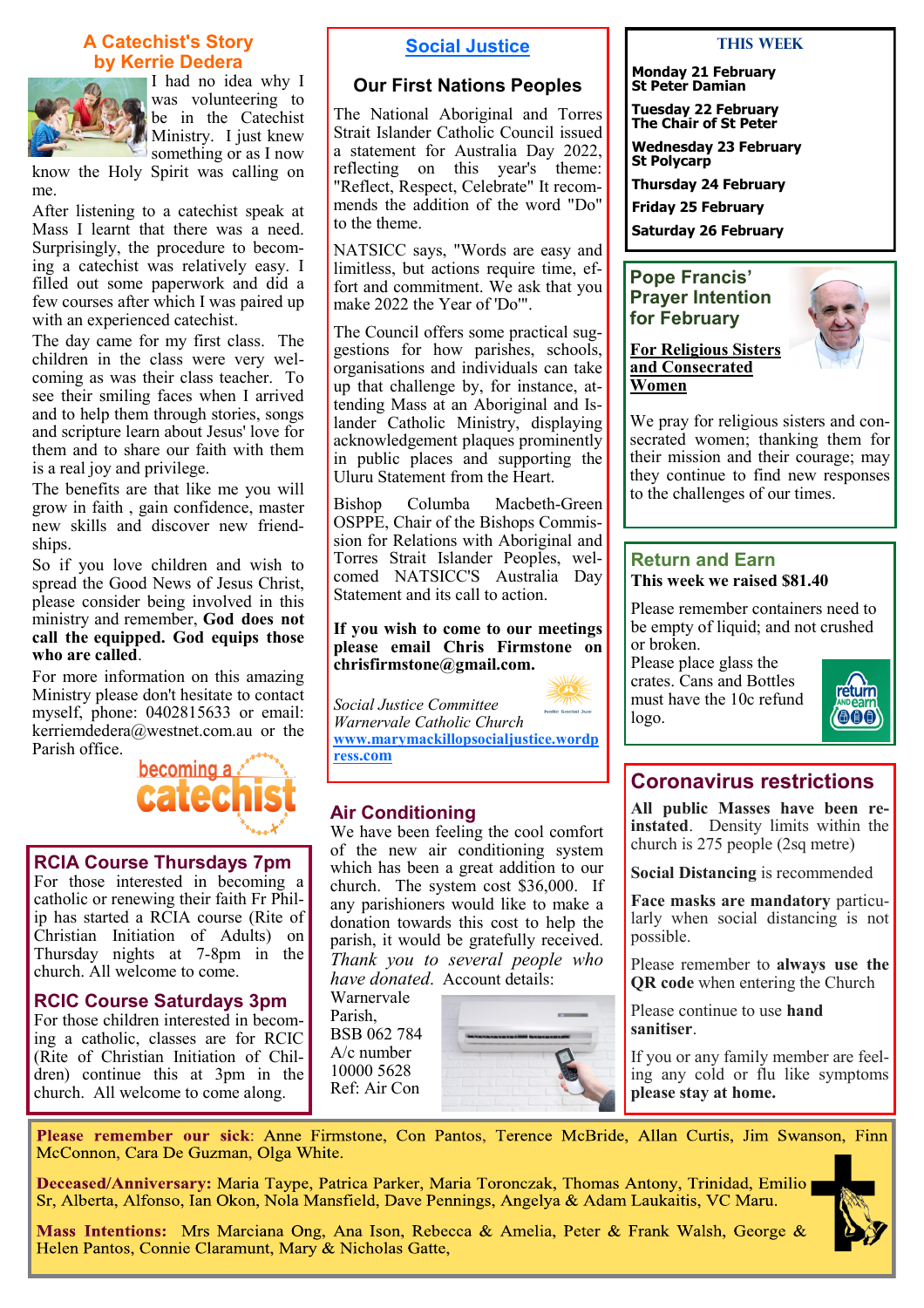# **7th Sunday in Ordinary Time, Year C**

### **First Reading Samuel 26:2, 7-9, 12-13, 22-23**

### **The Lord has put you in my power, but I will not raise my hand against you.**

Saul set off and went down to the wilderness of Ziph, accompanied by three thousand men chosen from Israel to search for David in the wilderness of Ziph.

So in the dark David and Abishai made their way towards the force, where they found Saul asleep inside the camp, his spear stuck in the ground beside his head, with Abner and the troops lying round him.

Then Abishai said to David, 'Today God has put your enemy in your power; so now let me pin him to the ground with his own spear. Just one stroke! I will not need to strike him twice.' David answered Abishai, 'Do not kill him, for who can lift his hand against the Lord's anointed and be without guilt?' David took the spear and the pitcher of water from beside Saul's head, and they made off. No one saw, no one knew, no one woke up; they were all asleep, for a deep sleep from the Lord had fallen on them.

David crossed to the other side and halted on the top of the mountain a long way off; there was a wide space between them. David then called out, 'Here is the king's spear. Let one of the soldiers come across and take it. The Lord repays everyone for his uprightness and loyalty. Today the Lord put you in my power, but I would to raise my hand against the Lord's anointed.<sup>3</sup>

The word of the Lord.

## **Responsorial Psalm Psalm 102:1-4, 8, 10, 12-13**

### **The Lord is kind and merciful.**

My soul, give thanks to the Lord, all my being, bless his holy name. My soul, give thanks to the Lord and never forget all his blessing. **R.**

It is he who forgives all your guilt, who heals every one of your ills, who redeems your life from the grave, who crowns you with love and compassion. **R.**

The Lord is compassion and love, slow to anger and rich in mercy. He does not treat us according to our sins nor repay us according to our faults. **R.**

As far as the east is from the west so far does he remove our sins. As a father has compassion on his sons, the Lord has pity on those who fear him. **R.**